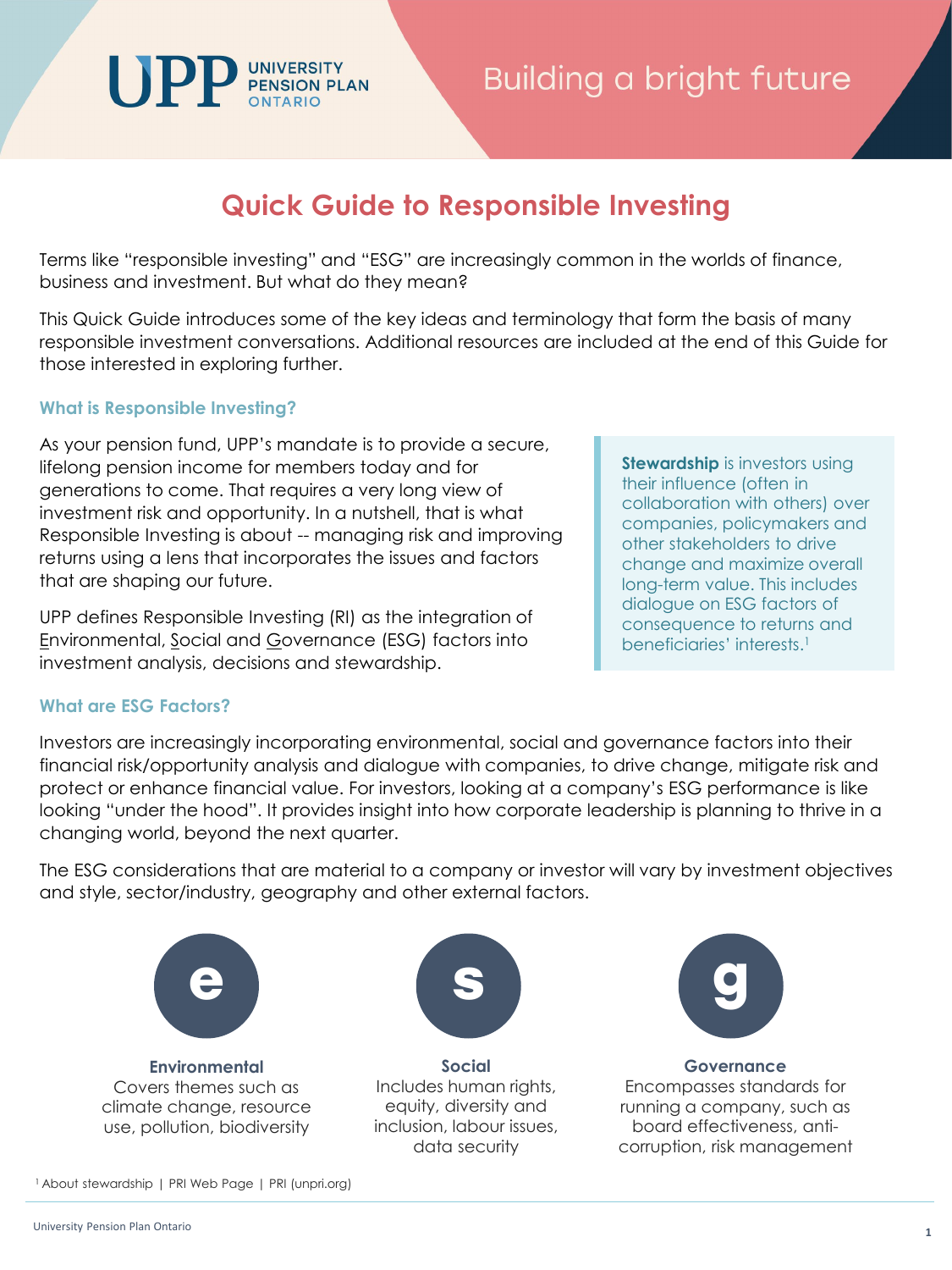#### **How are ESG factors integrated into investment decisions and stewardship?**

Investors can use an array of tools to drive change in their portfolios, while also driving change more broadly in the world. Most investors use a mix of approaches to maximize their impact.

#### **Integrating ESG factors into investment decisions**

ESG factors are integrated into investment decisions in a variety of ways, including screens, integrated analysis and impact/thematic investing.

#### **Negative and Positive Screening**

Involves the use of filters ("screens") that reflect an investor's preferences or values to preemptively rule in or out potential investments.

*Divestment* is where an investor sells shares in their portfolio based on a screen. *Exclusion* is where an investor does not purchase new shares in companies that do not meet its screening criteria.

There are two types of these exclusionary approaches - *selective divestment/exclusion* refers to an investor's decision to remove or omit specific companies from its portfolio.

*Blanket divestment/exclusion* refers to an investor's decision to remove or omit all companies within a specific sector, industry, or that are involved in a specific issue from their portfolios.

#### **ESG Integration**

To explicitly embed ESG issues into traditional financial analysis.

With ESG integration, an investor considers material ESG data and traditional financial metrics together when assessing a company's value.

#### **Impact / Thematic**

An approach that seeks to generates both high financial returns and positive ESG impacts, often on a particular area like renewable energy, affordable housing or education.

#### **Integrating ESG factors into stewardship activities**

As shareholders, investors can influence the companies they invest in to improve their sustainability and performance.

#### **Engagement**

Holding direct dialogue with companies to improve their ESG performance and hold them accountable for progress.

This can be done individually, or in collaboration with other investors.

#### **Proxy Voting**

Shareholders in public companies can generally vote on certain elements of a company's business to influence decisions and leadership (e.g., who is elected to the Board); votes are typically submitted by proxy versus in-person attendance.

#### **Advocacy**

When investors use their influence to help shape government regulations and policy.